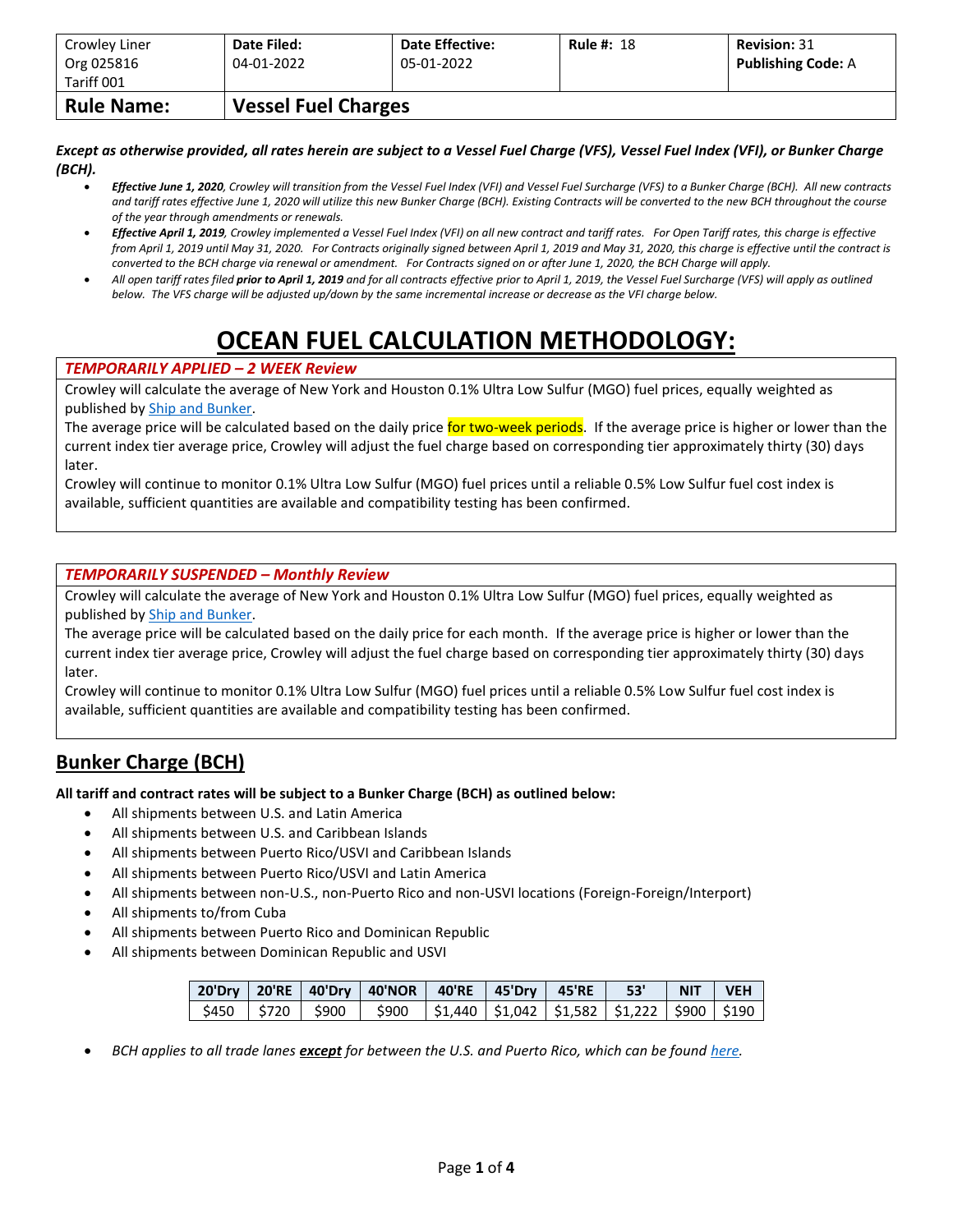| Crowley Liner<br>Org 025816 | Date Filed:<br>04-01-2022  | <b>Date Effective:</b><br>05-01-2022 | <b>Rule #: 18</b> | <b>Revision: 31</b><br><b>Publishing Code: A</b> |
|-----------------------------|----------------------------|--------------------------------------|-------------------|--------------------------------------------------|
| Tariff 001                  |                            |                                      |                   |                                                  |
| <b>Rule Name:</b>           | <b>Vessel Fuel Charges</b> |                                      |                   |                                                  |

|              | <b>Price Range - Per Metric Ton</b> | <b>BUNKER CHARGE TABLE</b> |               |                 |                |               |         |               |         |            |                 |  |
|--------------|-------------------------------------|----------------------------|---------------|-----------------|----------------|---------------|---------|---------------|---------|------------|-----------------|--|
| <b>Start</b> | End                                 | 20'                        | <b>20' RE</b> | 40 <sup>'</sup> | <b>40' NOR</b> | <b>40' RE</b> | 45'     | <b>45' RE</b> | 53'     | <b>NIT</b> | <b>Vehicles</b> |  |
| \$0          | \$499                               | \$100                      | \$160         | \$200           | \$320<br>\$200 |               | \$230   | \$350         | \$270   | \$200      | \$50            |  |
| \$500        | \$549                               | \$125                      | \$200         | \$250           | \$250          | \$400         | \$288   | \$438         | \$338   | \$250      | \$60            |  |
| \$550        | \$599                               | \$150                      | \$240         | \$300           | \$300          | \$480         | \$346   | \$526         | \$406   | \$300      | \$70            |  |
| \$600        | \$649                               | \$175                      | \$280         | \$350           | \$350          | \$560         | \$404   | \$614         | \$474   | \$350      | \$80            |  |
| \$650        | \$699                               | \$200                      | \$320         | \$400           | \$400          | \$640         | \$462   | \$702         | \$542   | \$400      | \$90            |  |
| \$700        | \$749                               | \$225                      | \$360         | \$450           | \$450          | \$720         | \$520   | \$790         | \$610   | \$450      | \$100           |  |
| \$750        | \$799                               | \$250                      | \$400         | \$500           | \$500          | \$800         | \$578   | \$878         | \$678   | \$500      | \$110           |  |
| \$800        | \$849                               | \$275                      | \$440         | \$550           | \$550          | \$880         | \$636   | \$966         | \$746   | \$550      | \$120           |  |
| \$850        | \$899                               | \$300                      | \$480         | \$600           | \$600          | \$960         | \$694   | \$1,054       | \$814   | \$600      | \$130           |  |
| \$900        | \$949                               | \$325                      | \$520         | \$650           | \$650          | \$1,040       | \$752   | \$1,142       | \$882   | \$650      | \$140           |  |
| \$950        | \$999                               | \$350                      | \$560         | \$700           | \$700          | \$1,120       | \$810   | \$1,230       | \$950   | \$700      | \$150           |  |
| \$1,000      | \$1,049                             | \$375                      | \$600         | \$750           | \$750          | \$1,200       | \$868   | \$1,318       | \$1,018 | \$750      | \$160           |  |
| \$1,050      | \$1,099                             | \$400                      | \$640         | \$800           | \$800          | \$1,280       | \$926   | \$1,406       | \$1,086 | \$800      | \$170           |  |
| \$1,100      | \$1,149                             | \$425                      | \$680         | \$850           | \$850          | \$1,360       | \$984   | \$1,494       | \$1,154 | \$850      | \$180           |  |
| \$1,150      | \$1,199                             | \$450                      | \$720         | \$900           | \$900          | \$1,440       | \$1,042 | \$1,582       | \$1,222 | \$900      | \$190           |  |
| \$1,200      | \$1,249                             | \$475                      | \$760         | \$950           | \$950          | \$1,520       | \$1,100 | \$1,670       | \$1,290 | \$950      | \$200           |  |
| \$1,250      | \$1,299                             | \$500                      | \$800         | \$1,000         | \$1,000        | \$1,600       | \$1,158 | \$1,758       | \$1,358 | \$1,000    | \$210           |  |
| \$1,300      | \$1,349                             | \$525                      | \$840         | \$1,050         | \$1,050        | \$1,680       | \$1,216 | \$1,846       | \$1,426 | \$1,050    | \$220           |  |
| \$1,350      | \$1,399                             | \$550                      | \$880         | \$1,100         | \$1,100        | \$1,760       | \$1,274 | \$1,934       | \$1,494 | \$1,100    | \$230           |  |

*\*\*Abbreviated scale. Will continue past \$1399 MT*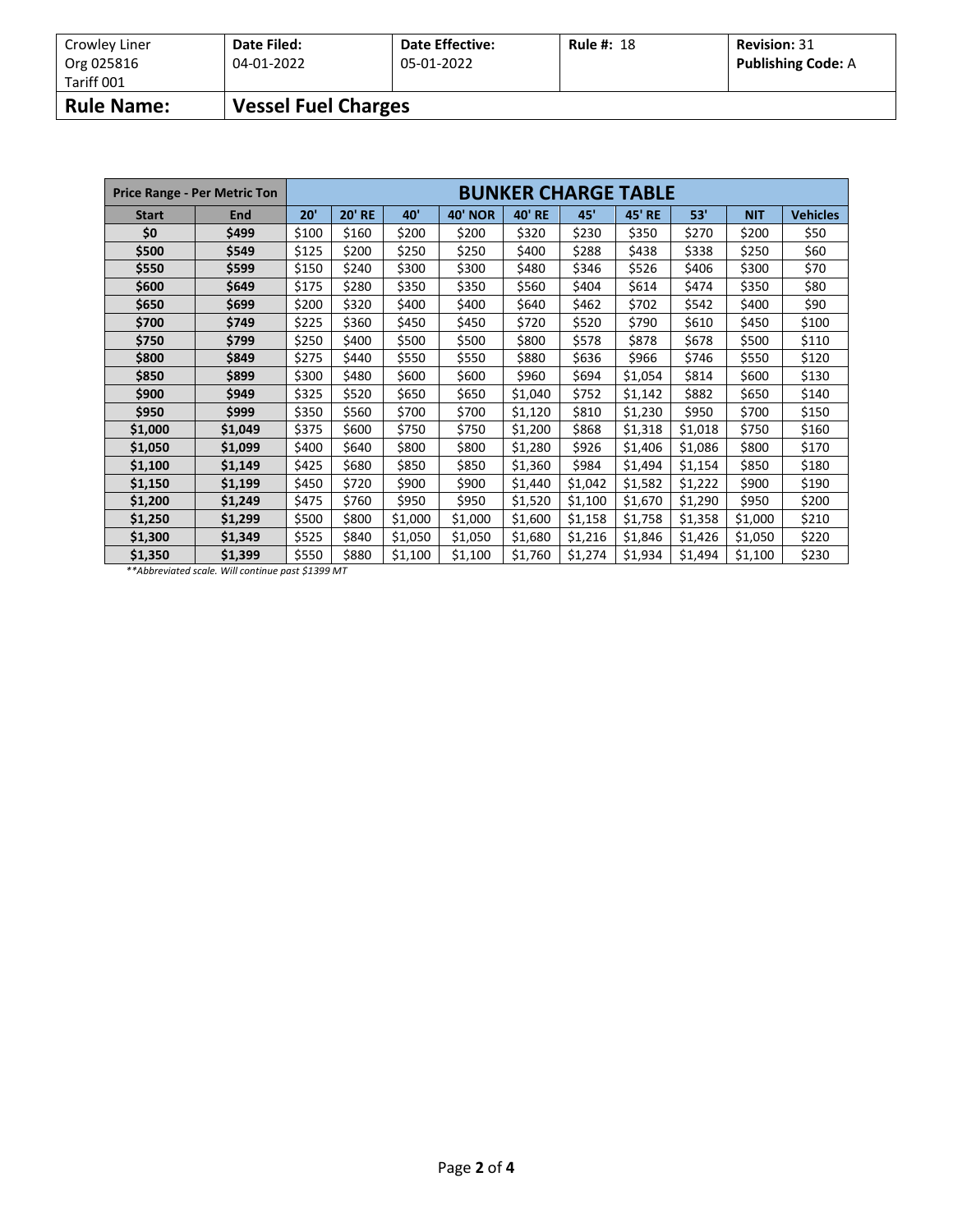| Crowley Liner            | Date Filed:                | <b>Date Effective:</b> | <b>Rule #: 18</b> | <b>Revision: 31</b>       |
|--------------------------|----------------------------|------------------------|-------------------|---------------------------|
| Org 025816<br>Tariff 001 | 04-01-2022                 | 05-01-2022             |                   | <b>Publishing Code: A</b> |
| <b>Rule Name:</b>        | <b>Vessel Fuel Charges</b> |                        |                   |                           |

### **Vessel Fuel Index (VFI)**

**All tariff and contract rates will be subject to a Vessel Fuel Index (VFI) charge as outlined below:**

- All shipments between U.S. and Latin America
- All shipments between U.S. and Caribbean Islands
- All shipments between Puerto Rico/USVI and Caribbean Islands
- All shipments between Puerto Rico/USVI and Latin America
- All shipments between non-U.S., non-Puerto Rico and non-USVI locations (Foreign-Foreign/Interport)
- All shipments to/from Cuba
- All shipments between Puerto Rico and Dominican Republic
- All shipments between Dominican Republic and USVI

|  | 20'Dry   20'RE   40'Dry   40'NOR   40'RE   45'Dry   45'RE   53'                                                                                                                        |  |  | NIT VEH |  |  |
|--|----------------------------------------------------------------------------------------------------------------------------------------------------------------------------------------|--|--|---------|--|--|
|  | $\frac{1}{2675}$ $\frac{1}{2998}$ $\frac{1}{21.350}$ $\frac{1}{21.350}$ $\frac{1}{21.995}$ $\frac{1}{21.546}$ $\frac{1}{22.211}$ $\frac{1}{21.816}$ $\frac{1}{21.350}$ $\frac{1}{228}$ |  |  |         |  |  |

• *VFI applies to all trade lanes except for between the U.S. and Puerto Rico, which can be foun[d here.](https://www.crowley.com/logistics/resources/rates-tariffs/stb/#18-1-vessel-fuel-surcharge-between-the-continental-us-and-puerto-rico)*

|              | <b>Price Range - Per Metric Ton</b> |       |               |         |                |               | VESSEL FUEL INDEX TABLE |               |         |            |                 |
|--------------|-------------------------------------|-------|---------------|---------|----------------|---------------|-------------------------|---------------|---------|------------|-----------------|
| <b>Start</b> | End                                 | 20'   | <b>20' RE</b> | 40'     | <b>40' NOR</b> | <b>40' RE</b> | 45'                     | <b>45' RE</b> | 53'     | <b>NIT</b> | <b>Vehicles</b> |
| \$0          | \$499                               | \$325 | \$438         | \$650   | \$650          | \$875         | \$734                   | \$979         | \$864   | \$650      | \$88            |
| \$500        | \$549                               | \$350 | \$478         | \$700   | \$700          | \$955         | \$792                   | \$1,067       | \$932   | \$700      | \$98            |
| \$550        | \$599                               | \$375 | \$518         | \$750   | \$750          | \$1,035       | \$850                   | \$1,155       | \$1,000 | \$750      | \$108           |
| \$600        | \$649                               | \$400 | \$558         | \$800   | \$800          | \$1,115       | \$908                   | \$1,243       | \$1,068 | \$800      | \$118           |
| \$650        | \$699                               | \$425 | \$598         | \$850   | \$850          | \$1,195       | \$966                   | \$1,331       | \$1,136 | \$850      | \$128           |
| \$700        | \$749                               | \$450 | \$638         | \$900   | \$900          | \$1,275       | \$1,024                 | \$1,419       | \$1,204 | \$900      | \$138           |
| \$750        | \$799                               | \$475 | \$678         | \$950   | \$950          | \$1,355       | \$1,082                 | \$1,507       | \$1,272 | \$950      | \$148           |
| \$800        | \$849                               | \$500 | \$718         | \$1,000 | \$1,000        | \$1,435       | \$1,140                 | \$1,595       | \$1,340 | \$1,000    | \$158           |
| \$850        | \$899                               | \$525 | \$758         | \$1,050 | \$1,050        | \$1,515       | \$1,198                 | \$1,683       | \$1,408 | \$1,050    | \$168           |
| \$900        | \$949                               | \$550 | \$798         | \$1,100 | \$1,100        | \$1,595       | \$1,256                 | \$1,771       | \$1,476 | \$1,100    | \$178           |
| \$950        | \$999                               | \$575 | \$838         | \$1,150 | \$1,150        | \$1,675       | \$1,314                 | \$1,859       | \$1,544 | \$1,150    | \$188           |
| \$1,000      | \$1,049                             | \$600 | \$878         | \$1,200 | \$1,200        | \$1,755       | \$1,372                 | \$1,947       | \$1,612 | \$1,200    | \$198           |
| \$1,050      | \$1,099                             | \$625 | \$918         | \$1,250 | \$1,250        | \$1,835       | \$1,430                 | \$2,035       | \$1,680 | \$1,250    | \$208           |
| \$1,100      | \$1,149                             | \$650 | \$958         | \$1,300 | \$1,300        | \$1,915       | \$1,488                 | \$2,123       | \$1,748 | \$1,300    | \$218           |
| \$1,150      | \$1,199                             | \$675 | \$998         | \$1,350 | \$1,350        | \$1,995       | \$1,546                 | \$2,211       | \$1,816 | \$1,350    | \$228           |
| \$1,200      | \$1,249                             | \$700 | \$1,038       | \$1,400 | \$1,400        | \$2,075       | \$1,604                 | \$2,299       | \$1,884 | \$1,400    | \$238           |
| \$1,250      | \$1,299                             | \$725 | \$1,078       | \$1,450 | \$1,450        | \$2,155       | \$1,662                 | \$2,387       | \$1,952 | \$1,450    | \$248           |
| \$1,300      | \$1,349                             | \$750 | \$1,118       | \$1,500 | \$1,500        | \$2,235       | \$1,720                 | \$2,475       | \$2,020 | \$1,500    | \$258           |
| \$1,350      | \$1,399                             | \$775 | \$1,158       | \$1,550 | \$1,550        | \$2,315       | \$1,778                 | \$2,563       | \$2,088 | \$1,550    | \$268           |

*\*\*Abbreviated scale. Will continue past \$1399 MT*